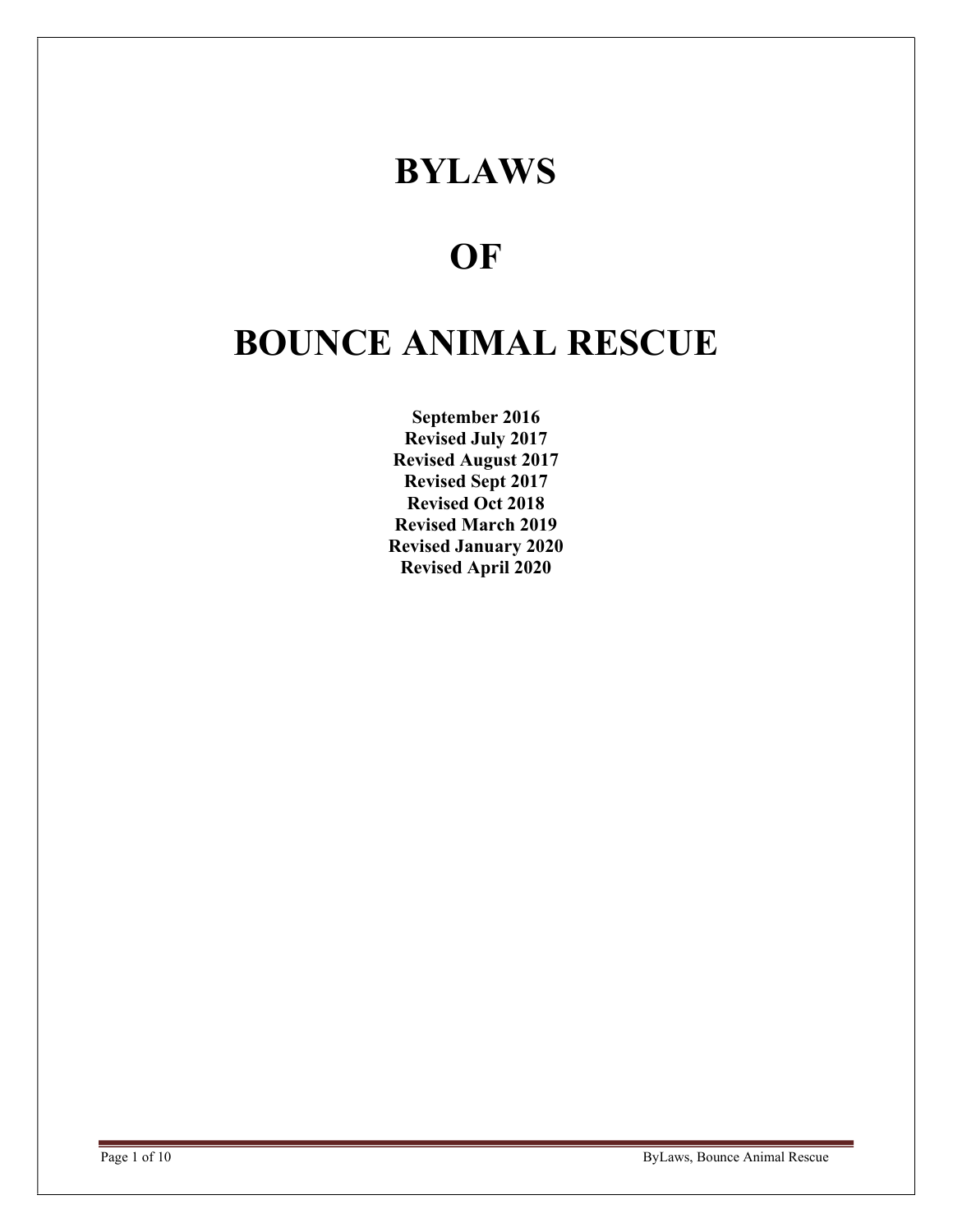#### BYLAWS OF BOUNCE ANIMAL RESCUE

#### ARTICLE I PURPOSES

Section 1.1 Purposes. Bounce Animal Rescue's (hereinafter referred to as 'Corporation') charitable purposes and powers are generally and broadly set forth in this document and are subject to certain restrictions set forth elsewhere in these Bylaws. The specific charitable purposes of the Corporation shall be animal rescue to further support and promote the adoption of unwanted and abandoned animals. In addition, the Corporation will support other charitable efforts such as reducing animal over population through spay and neuter prior to adoption.

#### ARTICLE II **OFFICES**

Section 2.1 Primary Office. The primary office will be in Northern Colorado, with adoption chapters located in other parts of Colorado, as the business need arises.

Section 2.2 Registered Office. The registered office of the Corporation required by the Colorado Nonprofit Corporation Act is to be maintained in Colorado may be, but need not be, the same as the primary office if in Colorado, and the address of the registered office may be changed from time to time by the Board of Directors or by the Officers of the Corporation

#### **ARTICLE III** MEMBERS

Section 3.1 No Members. The Corporation shall have no members.

#### ARTICLE IV BOARD OF DIRECTORS

Section 4.1 General Powers. The business affairs of the Corporation shall be managed by its Board of Directors, except as otherwise provided in the Colorado Nonprofit Corporation Act, Articles of Incorporation, or these Bylaws.

Section 4.2 Number, Classification. Election, Tenure and Qualifications. Directors of the Board of the Corporation shall be natural persons at least eighteen (18) years of age or older. The number of Directors shall be no less than four (4) and no more than eleven (11). Any action of the Board of Directors to increase or decrease the number of Directors, whether expressly by resolution or by implication through the election of additional Directors, shall constitute a temporary amendment of these Bylaws affecting such increase or decrease. The minimum term will be two years. There is no lifetime maximum of served terms. However, the Board will vote at each Annual meeting to retain Board members that have reached their two-year term to extend another two years.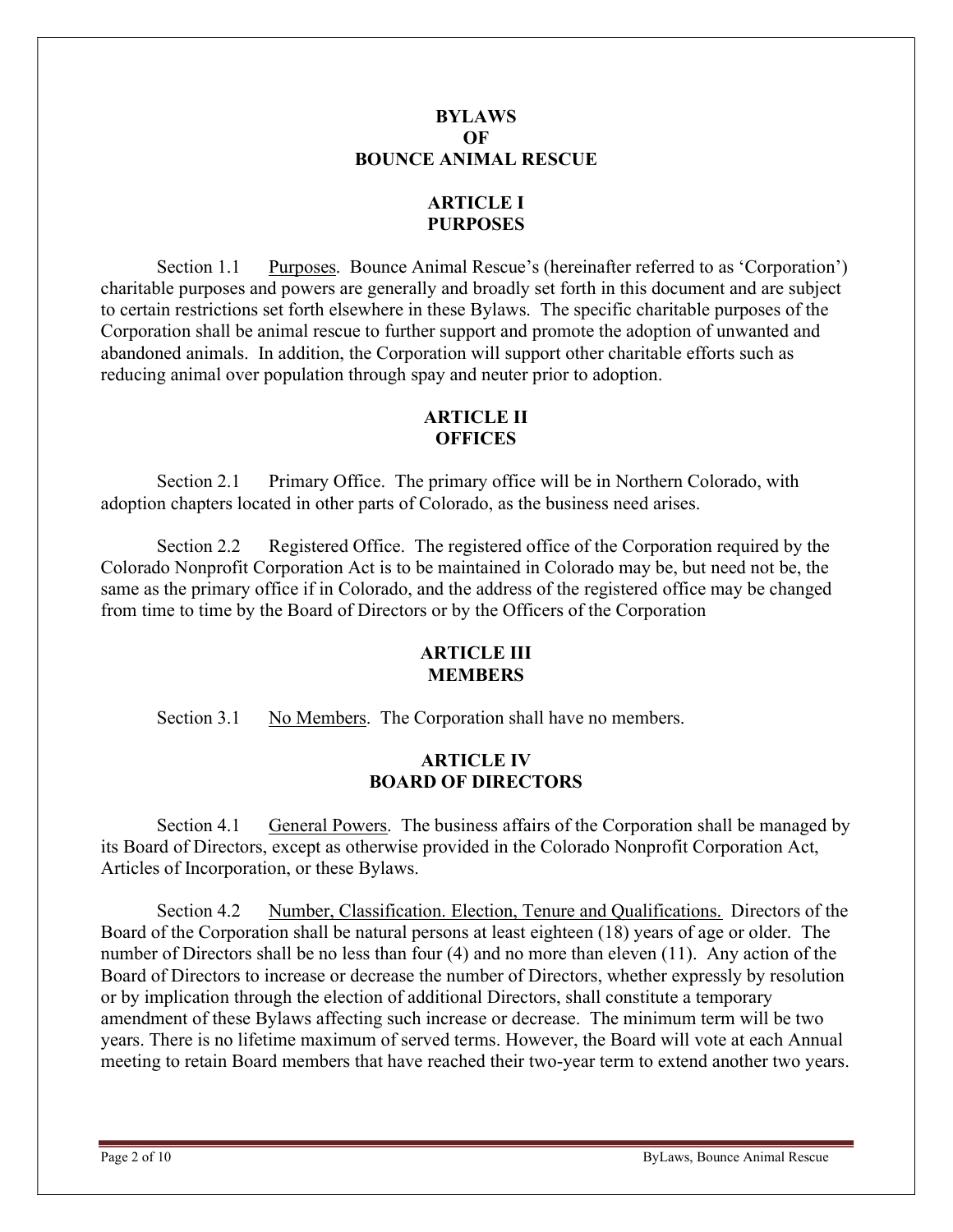Section 4.3 Fiduciary Duty. Directors of the Board owe a fiduciary duty to the Board and Corporation and agree to not breach that duty and perform their duties with the best interest of the Corporation in mind, void of personal or interests of others that may conflict with the best interest of the Corporation.

Section 4.4 Vacancies. Any vacancy occurring in the Board of Directors may be filled by the affirmative vote of a majority of the remaining Directors constituting a quorum.

Section 4.5 Resignation. Any Director may immediately resign at any time by giving written notice to the Chair of the Board.

Section 4.6 Regular Meetings. There will be a minimum of four (4) regular meetings of the Board of Directors per calendar year. Additional regular meetings may be called by the Chair, as appropriate. Meetings may be held in person, via phone, or via other technology.

Section 4.7 Special Meetings. Special meetings of the Board of Directors may be called by or at the request of the Chair, the Executive Director, or any three (3) Directors collectively.

Section 4.8 Executive Session. The Board of Directors may elect to go into "executive session" and exclude non-board members from attendance when sensitive personnel issues or confidential matters must be discussed, upon advice of legal counsel, or upon vote by majority of the Board of Directors or determination by the Executive Director that an executive session is warranted. The Executive Director may participate in all executive sessions, other than meetings held for the purpose of reviewing the performance of the Executive Director or the terms and conditions of the employment of the Executive Director.

Section 4.9 Notice. Notice of each meeting of the Board of Directors stating the place, day, and hour of the meeting shall be given to each Director at the Director's preferred email address at least three (3) days prior to the meeting. The notice will include a Board Packet that may include, agenda, minutes of previous meeting, and financial reports.

Section 4.10 Quorum. A majority of the Directors shall constitute a quorum for the transaction of business at any meeting of the Board of Directors. The vote of a majority of the Directors present in person at a meeting or by conference call, Skype or some other acceptable electronic means, at which quorum is present shall be the act of the Board of Directors. If less than a quorum is present at a meeting, a majority of the Directors' present may adjourn the meeting from time to time without further notice other than an announcement at the meeting, until a quorum shall be present.

Section 4.11 Voting and Presumption of Assent. All Directors have the right to vote at meetings and via a proxy. All actions by the Board require a majority vote. Failure to assent to the Secretary of any matters of disagreement is construed as agreement. Assent is assumed by silence. Other matters may be agreed to with signature of Directors absent of a meeting, but a majority vote is still needed.

 Section 4.12 Voting by Proxy. For purposes of determining a quorum with respect to a particular proposal, and for purposes of casting a vote for or against a particular proposal, a Director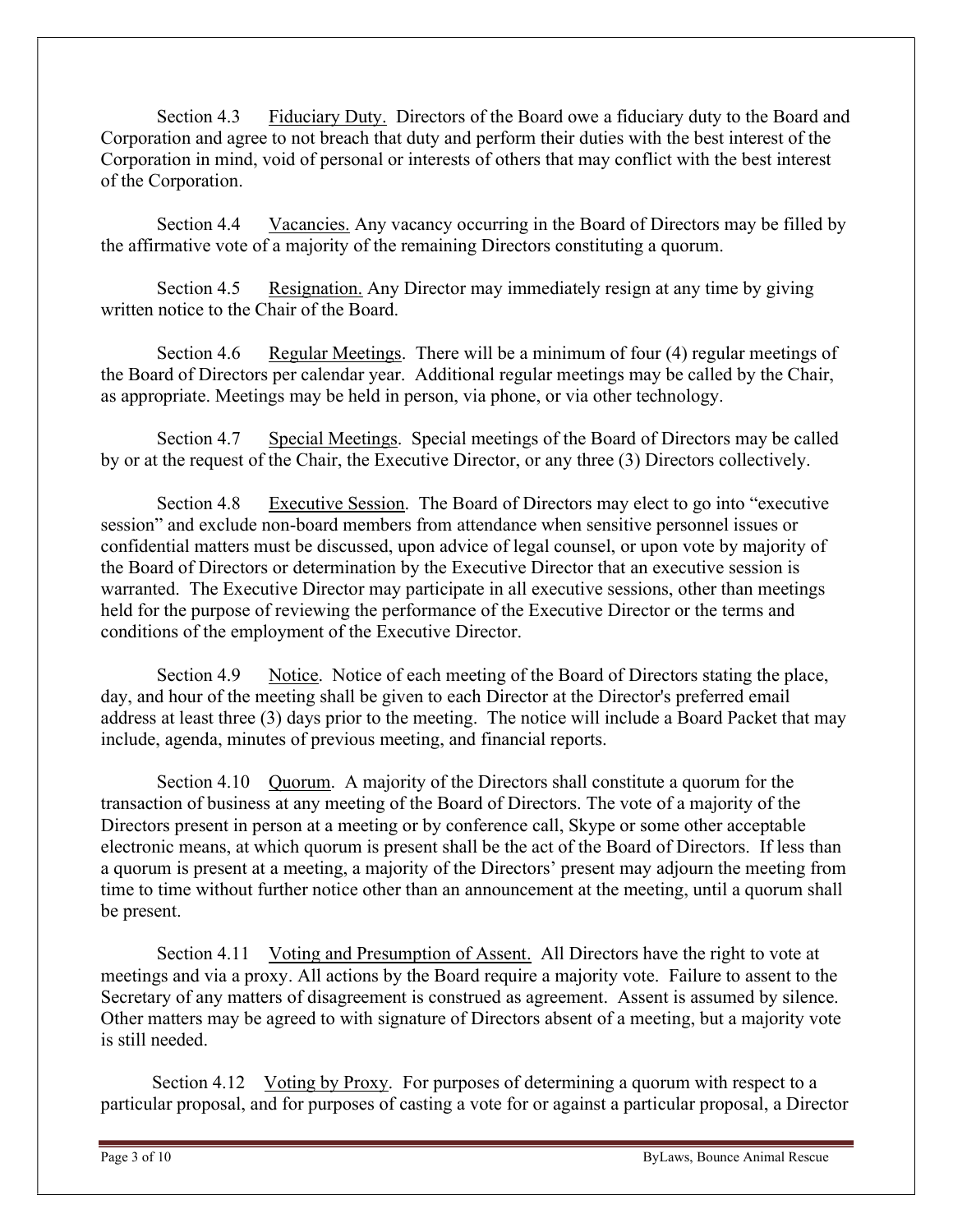may be deemed to be present at a meeting and to vote if the Director has granted a signed written proxy to another Director who is present at the meeting, authorizing the other Director to cast the vote that is directed to be cast by the written proxy with respect to the particular proposal that is described with reasonable specificity in the proxy. Except as provided in this Section 4.12 and as permitted by Section 4.15, Directors may not vote or otherwise act by proxy.

 Section 4.13 Attendance. Directors may not miss more than two (2) consecutive regular meetings in any one year. If a Director does not meet this requirement, they may be removed from the Board.

 Section 4.14 Compensation. Directors shall not receive compensation for their services as such, although the reasonable expenses of Directors of attendance at board meetings may be paid or reimbursed by the Corporation. Directors shall not be disqualified to receive reasonable compensation for services rendered to or for the benefit of the Corporation in any other capacity.

Section 4.15 Standard of Conduct for Directors and Officers. Each Director and Officer shall perform their duties as a Director or Officer, including, without limitation, their duties as a member of any committee of the Board of Directors, in good faith, in a manner the Director or Officer reasonably believes to be in the best interests of the Corporation, and with the care an ordinarily prudent person in a like position would exercise under similar circumstances.

Section 4.16 Ethics Committee and Process. The purpose of this committee is to receive any ethics complaints brought by the public regarding a Board member or the Executive Director. All complaints brought are considered confidential in nature.

The members of the committee shall be voted into place during each year's Annual Board meeting. The committee is comprised of: Board Chair, Board Vice Chair, and one other Board member. This committee will only be active when the current Board constitutes 6 or more in number. If an issue brought is against a member of the committee, the Board will choose another member to be involved for that complaint.

The committee will utilize its own written process by which it receives, reviews, and recommends any action to be taken.

The Board will only be involved if the committee brings an item to the Board by way of an Executive Session.

Section 4.17 Nominating Committee. The purpose of this committee is to receive and recommend candidates to the Board as potential new members.

The members of the committee shall be voted into place during each year's Annual Board meeting. The committee is comprised of: Board Vice Chair, another Board member, Executive Director, and two At-Large approved volunteers. The Board will make recommendations to the Board on an as-needed basis for Board members.

The committee will utilize its own written process by which it receives, reviews, and recommends candidates for each Board position.

The Board will have the opportunity to interview the candidate and will not vote on any candidate until at least the next Board meeting.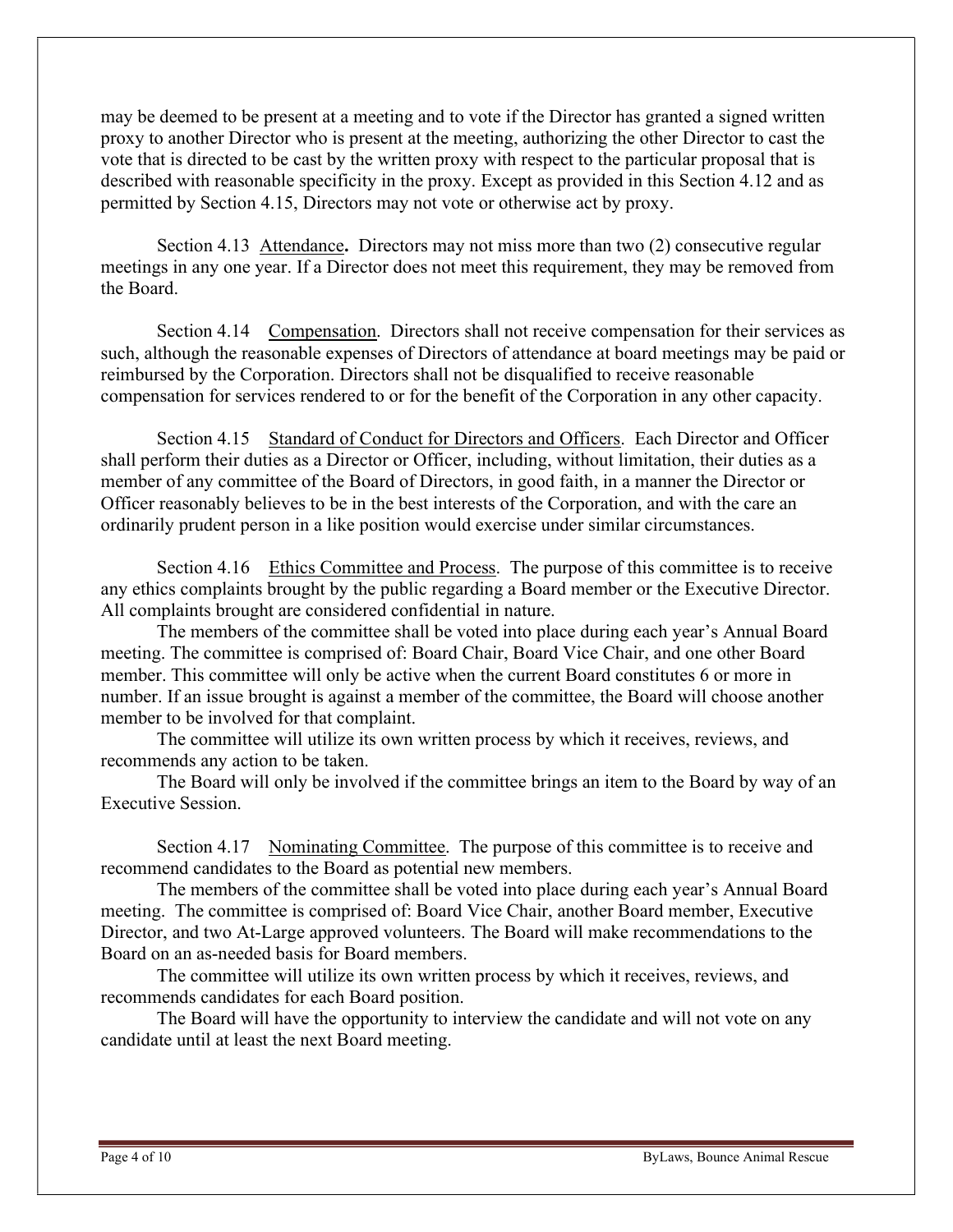#### ARTICLE V **OFFICERS**

Section 5.1 Number and Qualifications. The elected Officers of the Corporation shall be a Chair, a Vice Chair, a Secretary, and a Treasurer, all of whom shall be Directors of the Corporation. The Executive Director will also serve on the Board but will be a non-voting Director. One person may hold more than one office at a time.

Section 5.2 Election and Term of Office. The elected Officers of the Corporation shall be elected by the Board of Directors at the last regular meeting of the calendar year for the following year. If the election of Officers shall not be held at such meeting, such election shall be held as soon as convenient thereafter. Each elected Officer shall hold office until the Officer's successor shall have been duly elected and shall have qualified, or until the Officer's death, resignation or removal.

Section 5.3 Removal. Any Officer may be removed by a majority vote of the Board of Directors whenever in its judgment the best interests of the Corporation will be served thereby, but such removal shall be without prejudice to the contract rights, if any, of the person so removed. Election or appointment of an Officer or agent shall not in itself create contract rights.

Section 5.4 Authority and Duties of Officers. The Officers of the Corporation, whether elected or appointed, shall have the authority and shall exercise the powers and perform the duties specified below and as may be additionally specified by the Executive Director, the Board of Directors or these Bylaws, except that in any event each Officer shall exercise such powers and perform such duties as may be required by law.

| (a) | Executive Director. The Executive Director of the Corporation shall have       |
|-----|--------------------------------------------------------------------------------|
|     | general and active control of their affairs and business, and general          |
|     | supervision of the corporation employees; (ii) The Executive Director and      |
|     | their delegates have contracting and signing authority for all Corporation     |
|     | matters. If the contract value or single incidence is over \$1,000, this       |
|     | requires approval by the Board of Directors prior to execution; (iii) Provide  |
|     | quarterly financials and reports as requested by the Board of Directors.       |
| (b) | Chair. The Chair shall perform all duties incident to the office of Chair of   |
|     | the board and as from time to time may be assigned by the Board of             |
|     | Directors.                                                                     |
| (c) | Vice Chair. In the absence of the Chair, the Vice Chair shall perform all      |
|     | duties normally performed by the Chair.                                        |
| (d) | Secretary. The Secretary shall assure that delegates (i) keep the minutes of   |
|     | the proceedings of the Board of Directors (ii) see that all notices are duly   |
|     | given in accordance with the provisions of these Bylaws or as required by      |
|     | law; (iii) be custodian of the corporate records and the seal of the           |
|     | Corporation; and (iv) in general, perform all duties incident to the office of |
|     | Secretary.                                                                     |
| (e) | Treasurer. The Treasurer shall, with the aid and assistance of executive staff |
|     | (i) keep or cause to be kept true and complete books of accounts in            |
|     | accordance with generally accepted accounting principles; (ii) make or cause   |
|     |                                                                                |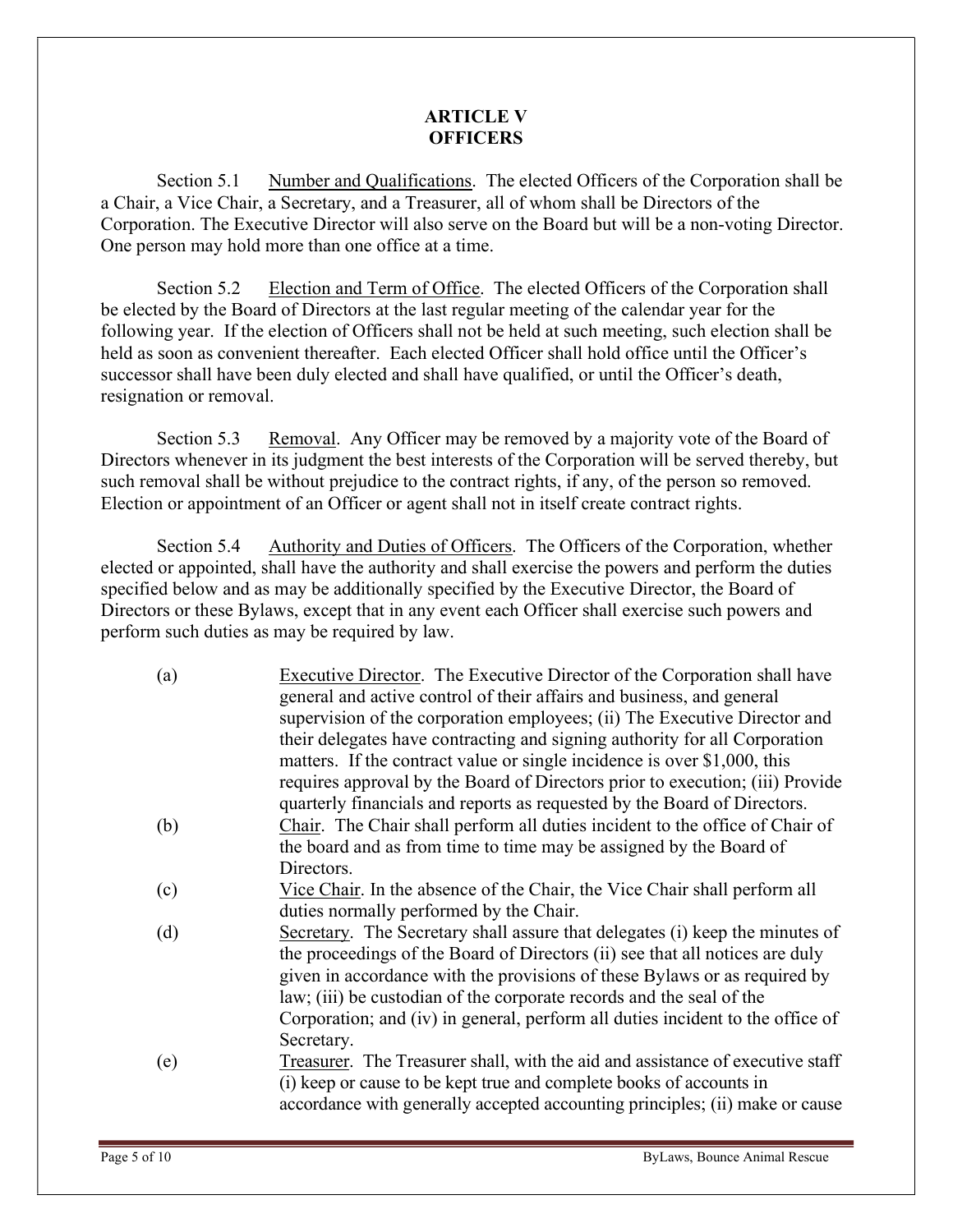to be made statements of financial condition of the Corporation; (iii) serve as a member of the finance committee of the Corporation; and (iv) perform all other duties incident to the office of Treasurer and such other duties as from time to time may be assigned to the Treasurer by the Chairperson or the Board of Directors. At least one other board Director must be signatory with treasure on relevant bank accounts. The Treasurer shall be responsible for reporting to the board of Directors on the financial condition of the Corporation.

Section 5.5 Officer Terms. The term of each Officer is preferably 2 years in length. The expectation at the appropriate annual meeting is that:

- The Vice Chair will become the Chair
- The Chair will become the Chair of the Nominating committee
- A new Vice Chair will be appointed
- The Secretary will have a new appointment
- The Treasurer will have a new appointment

Preferably, the Secretary and Treasurer will change on opposite years of the Chair and Vice Chair.

#### ARTICLE VI INDEMNIFICATION

Section 6.1 General Provisions. The Corporation shall indemnify any person who is or was a party or is threatened to be made a party to any proceeding by reason of the fact that such person is or was a Director or Officer of the Corporation, against expenses (including attorneys' fees), liability, judgments, fines, and amounts paid in settlement actually and reasonably incurred by such person in connection with such proceeding if such person (i) acted in good faith; (ii) reasonably believed, in the case of conduct in an official capacity with the Corporation, that the conduct was in the best interests of the Corporation, and, in all other cases, that the conduct was at least not opposed to the best interests of the Corporation; and (iii) with respect to any criminal proceeding, had no reasonable cause to believe that the conduct was unlawful. However, no person shall be entitled to indemnification under this Section 6.1 either (i) in connection with a proceeding brought by or in the right of the Corporation in which the Director or Officer was adjudged liable to the Corporation; or (ii) in connection with any other proceeding charging improper personal benefit to the Director or Officer, whether or not involving action in that person's official capacity, in which the Officer or Director is ultimately adjudged liable on the basis that the Director or Officer improperly received personal benefit. Indemnification under this Section 6.1 in connection with a proceeding brought by or in the right of the Corporation shall be limited to reasonable expenses incurred in connection with the proceeding. The termination of any action, suit, or proceeding by judgment, order, settlement, or conviction or upon a plea of solo contender or its equivalent shall not of itself be determinative that the person did not meet the standard of conduct set forth in this Section 6.1.

Section 6.2 Successful Defense on the Merits; Expenses. To the extent that a Director or Officer of the Corporation has been wholly successful on the merits in defense of any proceeding to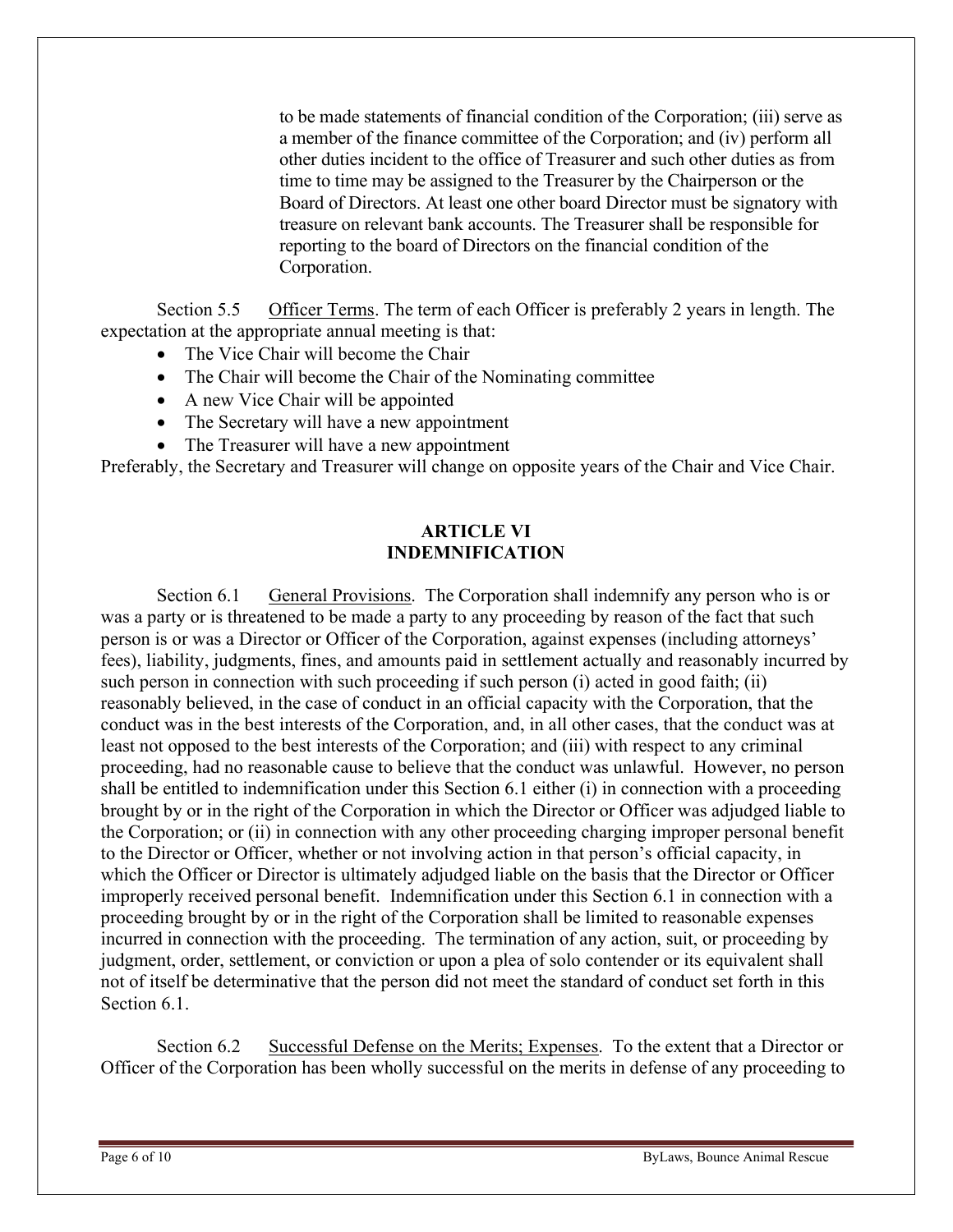which he was a party, such person shall be indemnified against reasonable expenses (including attorneys' fees) actually and reasonably incurred in connection with such proceeding.

Section 6.3 Insurance. The Board of Directors may exercise the Corporation's power to purchase and maintain insurance (including, without limitation, insurance for legal expenses and costs incurred in connection with defending any claim, proceeding, or lawsuit) on behalf of any person who is or was a Director, Officer, employee, fiduciary, agent or was serving as a Director, Officer, partner, trustee, employee, fiduciary of another domestic or foreign corporation, nonprofit corporation or other person or an employee benefit plan of the Corporation against any liability asserted against the person or incurred by the person in any such capacity or arising out of the person's status as such, whether or not the Corporation would have the power to indemnify that person against such liability under the provisions of this Article.

#### ARTICLE VII FISCAL AND FINANCE

Section 7.1 Fiscal Year. The fiscal year of the Corporation shall commence on January 1 and end on December 31.

Section 7.2 Budget and Audits.

(a) Budget. An annual budget shall be prepared for the general operations of the Corporation, which shall be reviewed and approved by the Executive Director and the Board of Directors of the Corporation. The finance committee shall be responsible for the preparation of such budget and shall present or cause to be presented such budget to the Board of Directors for its approval during the regular monthly meeting in September of each year or such other times as the Board of Directors shall direct.

(b) Audit. An annual audit of the financial statements of the Corporation as of December 31 of each year. The audit shall be completed, and the report thereon shall be presented to the Board of Directors at its regular first quarter meeting of each year or such other times as the Board of Directors may direct. This audit will be done at the discretion of the Treasurer as to how it will be performed unless specifically directed by the Board.

(c) Borrowing Money. The Board of Directors shall have the power and authority to borrow money whenever, in the discretion of the Board of Directors, the exercise of such power is required in the best interests of the Corporation, and in such case the Board of Directors may authorize the proper Officers of the Corporation to make, execute and deliver in the name and behalf of the Corporation such notes, bonds and other evidences of indebtedness as said Board of Directors shall deem proper. The Board of Directors shall have full power subject to the laws of the State of Colorado to mortgage the property of the Corporation or any part thereof as security for such indebtedness. These powers are in addition to all powers granted to the Corporation or the Board of Directors by law.

#### ARTICLE VIII **MISCELLANEOUS**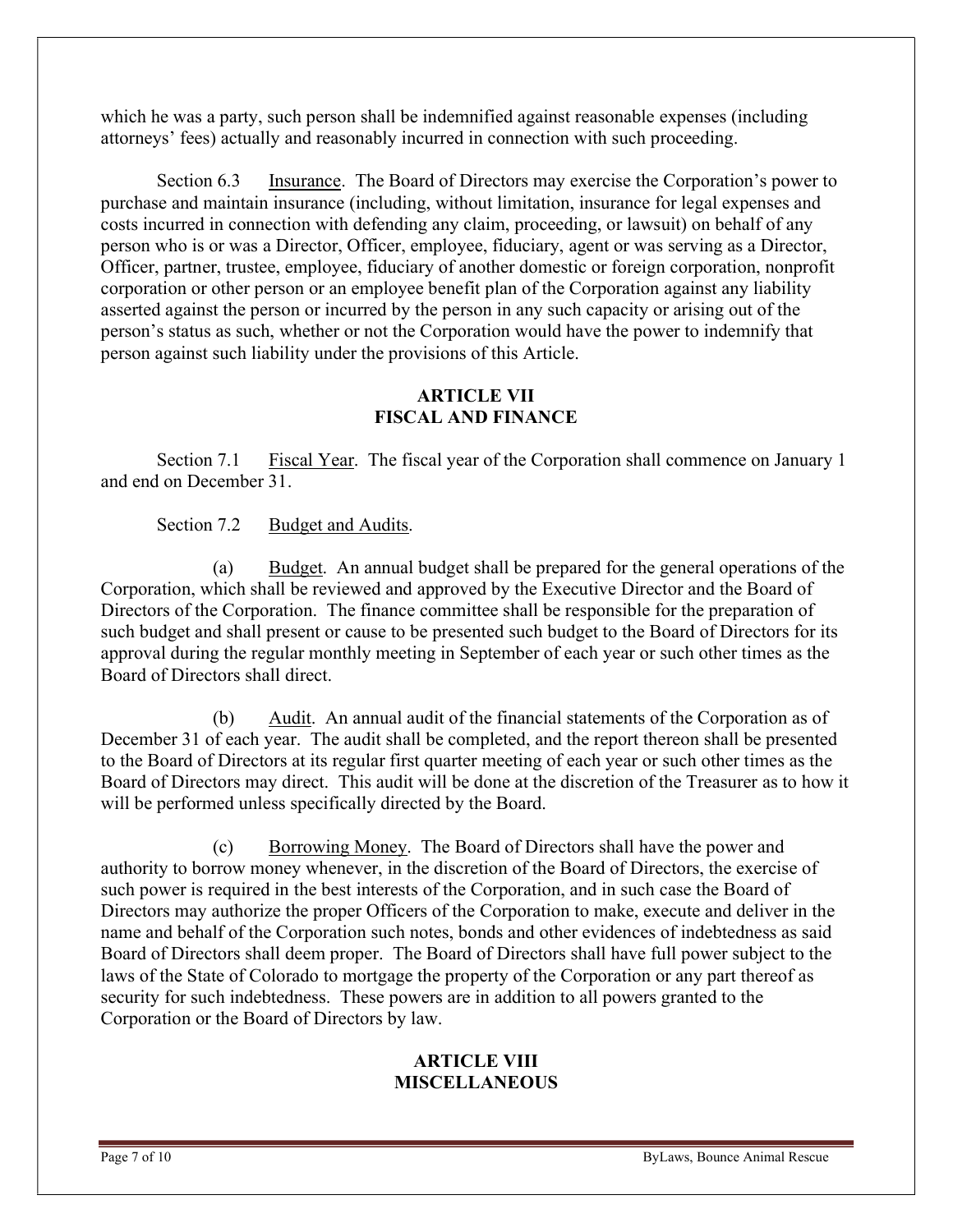Section 8.1 Dissolution. Dissolution or merger shall be by a majority of 75 percent (75%) approval of the total Board of Directors at a special meeting called for that purpose and then only in accordance with the laws of the State of Colorado. If the Corporation shall ever be dissolved, all assets, property, claims, accumulated income and all other property rights of whatever description shall be distributed to an organization or organizations the Internal Revenue Service has qualified as exempt under Section  $501(c)$  (3) of the Code, or as hereafter amended, such organization or organizations to be selected by a majority of the Board of Directors of the Corporation.

Section 8.2 Account Books, Minutes, Etc. The Corporation shall keep correct and complete books and records of account, by paper or electronic means, and shall keep minutes of the proceedings of its Board of Directors and committees. All books and records of the Corporation may be inspected by any Director, or that Director's authorized agent or attorney, for any proper purpose at any reasonable time.

Section 8.3 Conveyances and Encumbrances. Property of the Corporation may be assigned, conveyed or encumbered by such Officers of the Corporation as may be authorized to do so by the Board of Directors, and such authorized persons shall have power to execute and deliver any and all instruments of assignment, conveyance and encumbrance; however, the sale, exchange, lease or other disposition of all or substantially all of the property and assets of the Corporation shall be authorized only in the manner prescribed by applicable statute.

Section 8.4 Designated Contributions. The Corporation may accept any designated contribution, grant, bequest or devise consistent with its general tax-exempt purposes. As so limited, donor-designated contributions will be accepted for special funds, purposes or uses, and such designations generally will be honored. However, the Corporation shall reserve all right, title and interest in and to and control of such contributions, as well as full discretion as to the ultimate expenditure or distribution thereof in connection with any such special fund, purpose or use. Further, the Corporation shall acquire and retain sufficient control over all donated funds (including designated contributions) to assure that funds will be used to carry out the Corporation's tax-exempt purposes.

Section 8.5 Conflicts of Interest. A conflict of interest, as defined by Bounce Animal Rescue, occurs when an individual uses his/her position and/or authority to influence a decision of the organization that may result in direct personal gain to the individual, the individual's family, the individual's business or other special interest groups the individual may be associated with. If any person who is a Director or Officer of the Corporation is aware that the Corporation is about to enter into any business transaction directly or indirectly with such person, any member of that person's family, or any entity in which that person has any legal, equitable or fiduciary interest or position, including, without limitation, as a Director, Officer, shareholder, partner, beneficiary or trustee, such person shall (a) immediately inform those charged with approving the transaction on behalf of the Corporation of such person's interest or position; (b) aid the persons charged with making the decision by disclosing any material facts within such person's knowledge that bear on the advisability of such transaction from the standpoint of the Corporation; and (c) not be entitled to vote on the decision to enter into such transaction. A Director or Officer of the corporation (d) realize that his/her decisions should always be made in the best interest of the organization; (e) should agree to avoid all situations that may be construed as a conflict of interest; and (f) that in the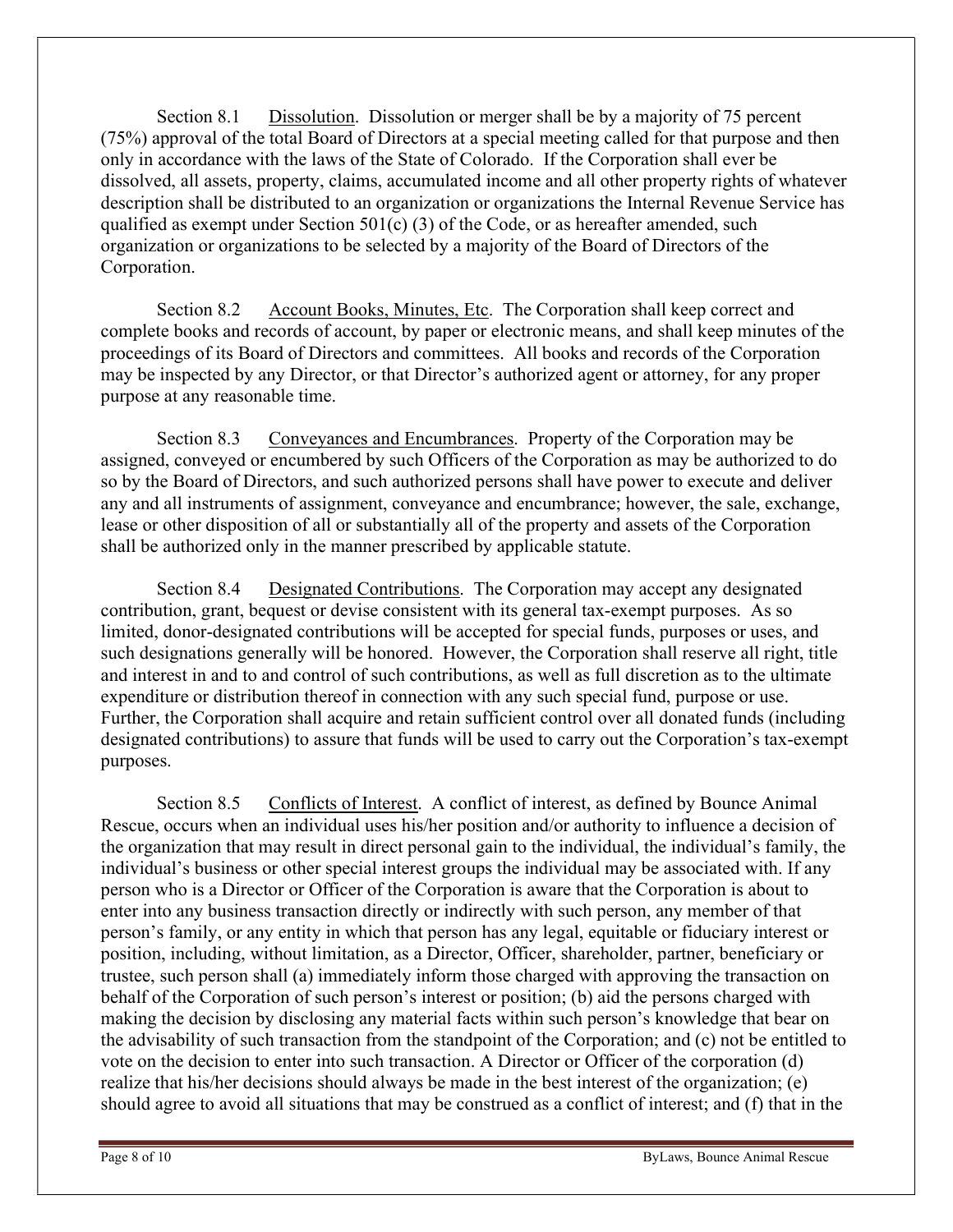event a conflict of interest should arise, agree to immediately and fully disclose the conflict to the Board of Directors and remove himself/herself from any related voting, decision making or deliberations involved with the particular issue at hand.

Section 8.6 Loans to Directors and Officers Prohibited. No loans shall be made by the Corporation to any of its Directors or Officers. Any Director or Officer who assents to or participates in the making of any such loan shall be liable to the Corporation for such loan until it is repaid.

Section 8.7 Bylaws. These Bylaws may be changed, revised, or repealed at a regular or special meeting of the Board of Directors upon the affirmative vote of a majority of the Directors of said Board of Directors. Written notice must be given of the proposed change, amendment, or revocation to each Director at least 10 days before the time of holding such meeting, except as otherwise provided in these Bylaws, the Articles of Incorporation or the laws of the State of Colorado.